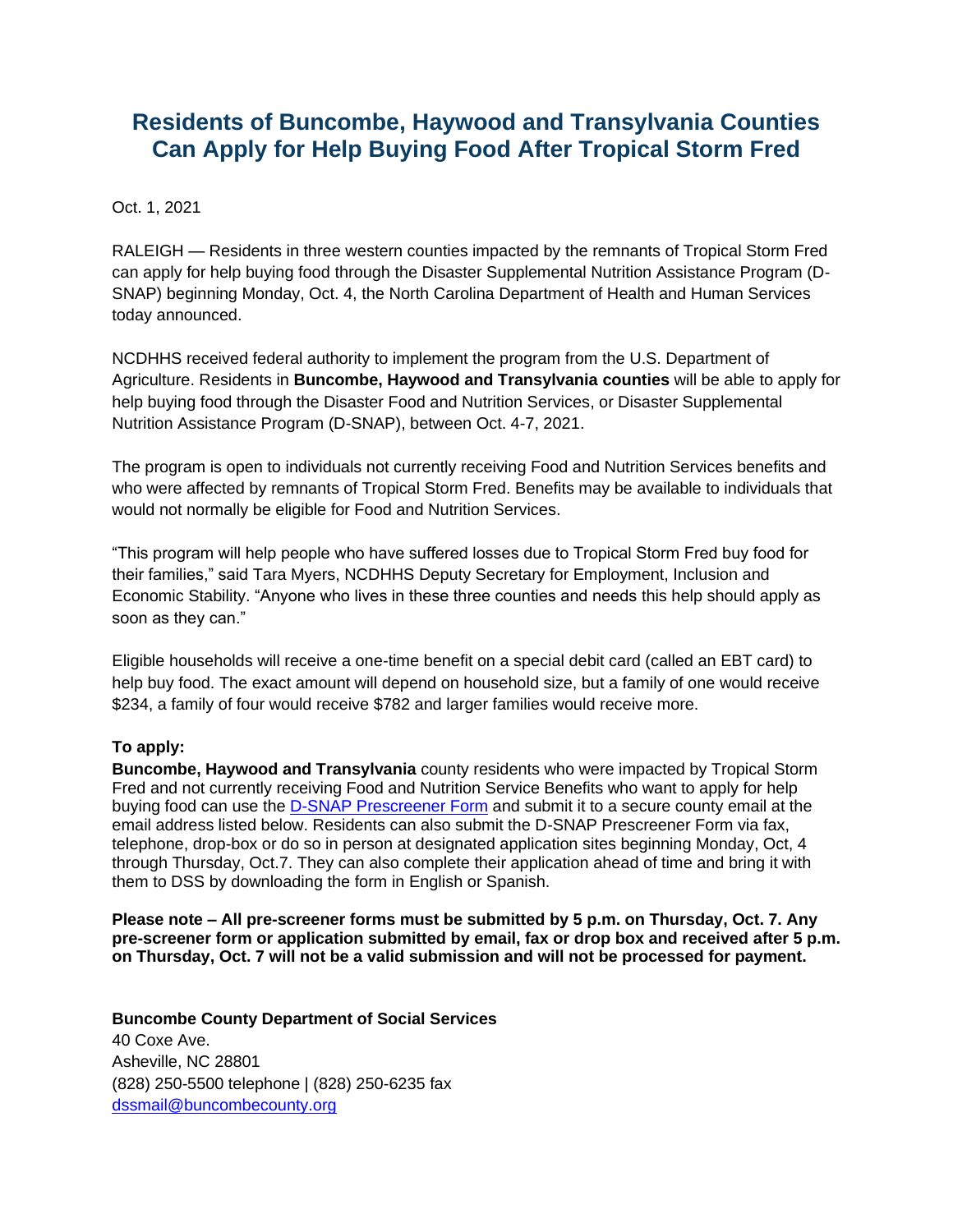7:30 a.m.-6 p.m. Monday and Tuesday 7:30 a.m.-5 p.m. Wednesday and Thursday

### **Haywood County Department of Social Services**

157 Paragon Parkway Clyde, NC 28721 (828) 452-6620 telephone | 828-452-6752 fax [dss.mail@haywoodcountync.gov](mailto:dss.mail@haywoodcountync.gov) 7:30 a.m.-7 p.m. Monday through Thursday

## **Transylvania County Department of Social Services**

106 E. Morgan St. Brevard, NC 28712 828-884-3174 telephone | 828-884-3261 fax [dssdocs@transylvaniacounty.org](mailto:dssdocs@transylvaniacounty.org) 8:30 a.m.- 6 p.m. Monday through Thursday

### **To be eligible, a person must:**

- Live in **Buncombe, Haywood or Transylvania counties.**
- Have suffered losses/damages related to remnants of Tropical Storm Fred, such as damage to property, or loss of income.
- Have proof of identity and proof of residency (if available).
- Meet special disaster income limits
- Not currently receiving help to buy food through the FNS program. Residents in these counties already receiving FNS can also get extra help buying food, but do not need to fill out a D-SNAP application. They can get more information about how to get the extra help [here.](https://www.ncdhhs.gov/divisions/social-services/food-and-nutrition-services-food-stamps/fns-food-stamps-replacementsupplement-request-form)

While **Buncombe, Haywood and Transylvania** county residents are encouraged to apply at the Department of Social Services in the county of their residence, they can also apply in person at any of the three eligible counties. [NCDHHS will post](https://www.ncdhhs.gov/divisions/social-services/dsnap) information on locations and hours of the sites in each county. Residents in these counties can also dial 2-1-1 for information on application sites in their county**.** 

Wait times should be anticipated, and county officials will do everything they can to process applications as quickly as possible.

Residents in these counties who need assistance with applying for D-SNAP can have an Authorized Representative apply for benefits on their behalf. These includes residents who don't have transportation, are disabled or are physically not able to apply for D-SNAP for themselves. Persons who are elderly or who are disabled are strongly encouraged to name an Authorized Representative to complete an application for D-SNAP on their behalf.

An authorized representative is an individual designated by the Food and Nutrition Services (FNS) unit to apply for D-SNAP benefits, use D-SNAP benefits to purchase food for the D-SNAP unit or both apply and use D-SNAP benefits on behalf of the DSNAP unit. The Authorized Representative can complete this form in **English or Spanish** or provide a signed statement from the applicant/head